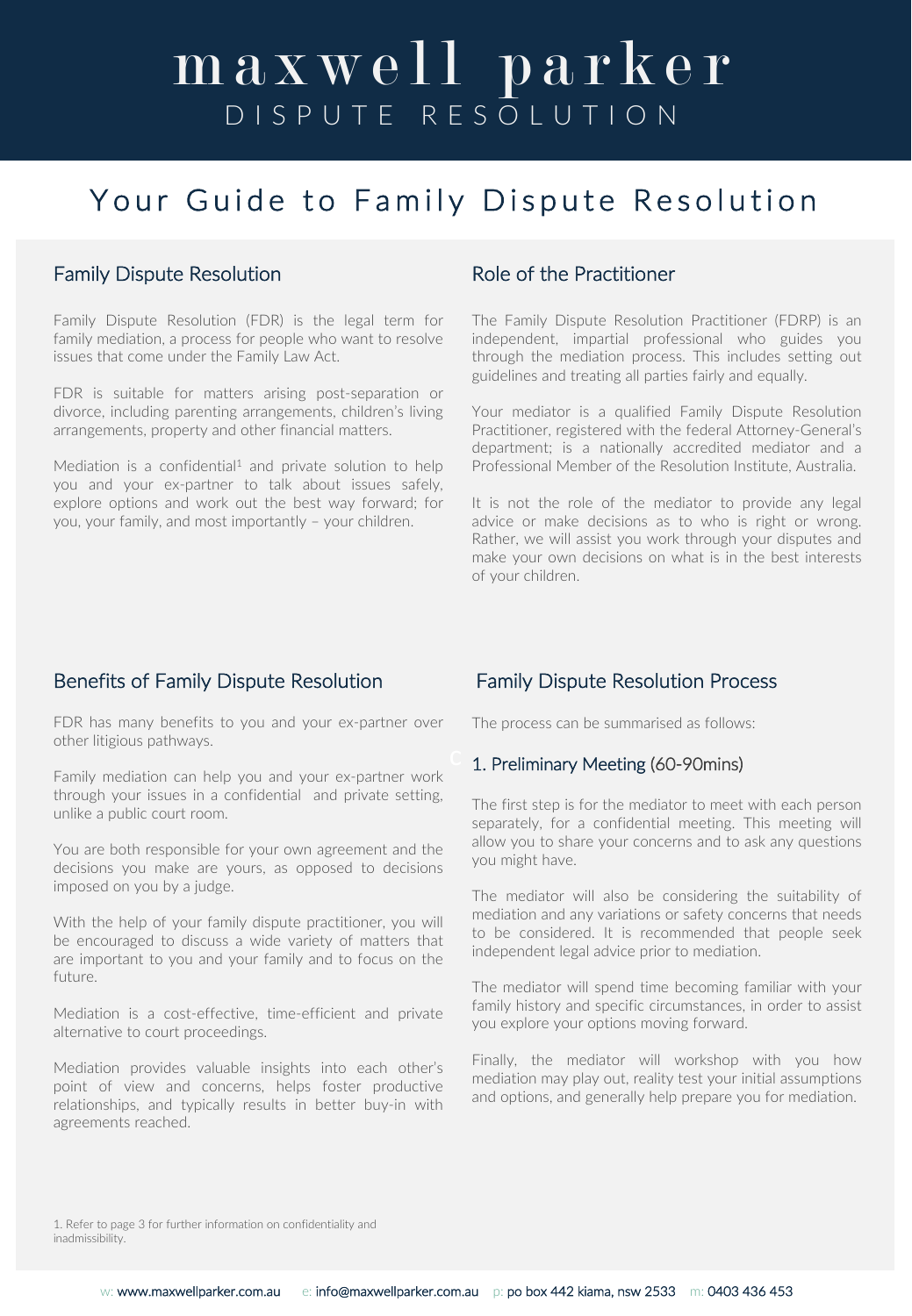### Family Dispute Resolution Process About Your Practitioner

### 2. Mediation (4-6hrs)

The mediation takes place in a suitable venue that typically includes a boardroom style room, together with a separate breakout meeting room to cater for private retreat and one-on-one sessions.

Other options are available and include: shuttle mediations, secure web-based meetings and teleconference based mediations.

Mediations commence with each party sharing their story or concerns with the other. This is an opportunity for each party to speak uninterrupted and for the other party to hear the other's point of view.

An agenda is then agreed on to focus discussions, explore interests and consider underlying needs. Further group discussions continue to explore each other's concerns and start to consider options going forward.

Private sessions between the mediator and individuals will take place and will also be used for breaks when required. Private sessions are confidential and discussions will not be shared by the mediator.

The next phase of mediation focusses on generating ideas and proposals, negotiating and reality testing assumptions. Should an agreement be reached, these will typically be documented by the mediator on behalf of the parties.

Mediation is voluntary and parties, including the mediator, are free to discontinue the mediation at any point should they no longer feel it is appropriate, productive or safe to continue.

Outcomes at mediation can range from:

- (a) no agreement (with enhanced understanding of each other's concerns or views).
- (b) a verbal or goodwill agreement, only.
- (c) a Parenting Plan that is documented, signed and dated. It is not legally enforceable and can be reviewed and updated periodically, as required.
- (d) Consent Orders, using a nominated lawyer to convert your plan into orders for the Court to endorse.

Matthew Maxwell, Principal of Maxwell Parker Dispute Resolution is a qualified Family Dispute Resolution Practitioner (FDRP), registered with the Attorney-General's Department. Matthew is also a nationally accredited mediator (NMAS) and a Professional member of the Resolution Institute.

Matthew's qualifications include a Grad. Dip. Family Dispute Resolution and is authorised to issue certificates under Section 60I of the Family Law Act 1975.

In addition to his Family Dispute Resolution studies, Matthew has over 20 years experience working for several of Australia's leading banks, specialising in the management of high risk rural and regional clients. Clients ranged from commercial clients, small to medium sized family businesses and individuals. He is well equipped to deal with a wide range of issues, including business and family disputes, property settlements as well as all postseparation matters.

Matthew now resides in Kiama, NSW with his wife and 2 young children. As a solution-focussed facilitative mediator, Matthew works closely with his clients to explore outcomes that will stand the test of time and that are in the best interests of your children.

He is passionate about the benefits of mediation over other dispute resolution options. Mediation is costeffective, timely and more suitable to dealing with family and relationship matters.

You can contact Matthew on:

m: 0403 436 453 e: info@maxwellparker.com.au



As a registered FDRP and nationally accredited mediator, Matthew follows the National Mediation Accreditation Standards (NMAS) (www.msb.org.au) and Family Law Act 1975 (Regulations 2008).

If you wish to make a complaint about the mediation process, please contact the Resolution Institute (www.resolution.institute/ ).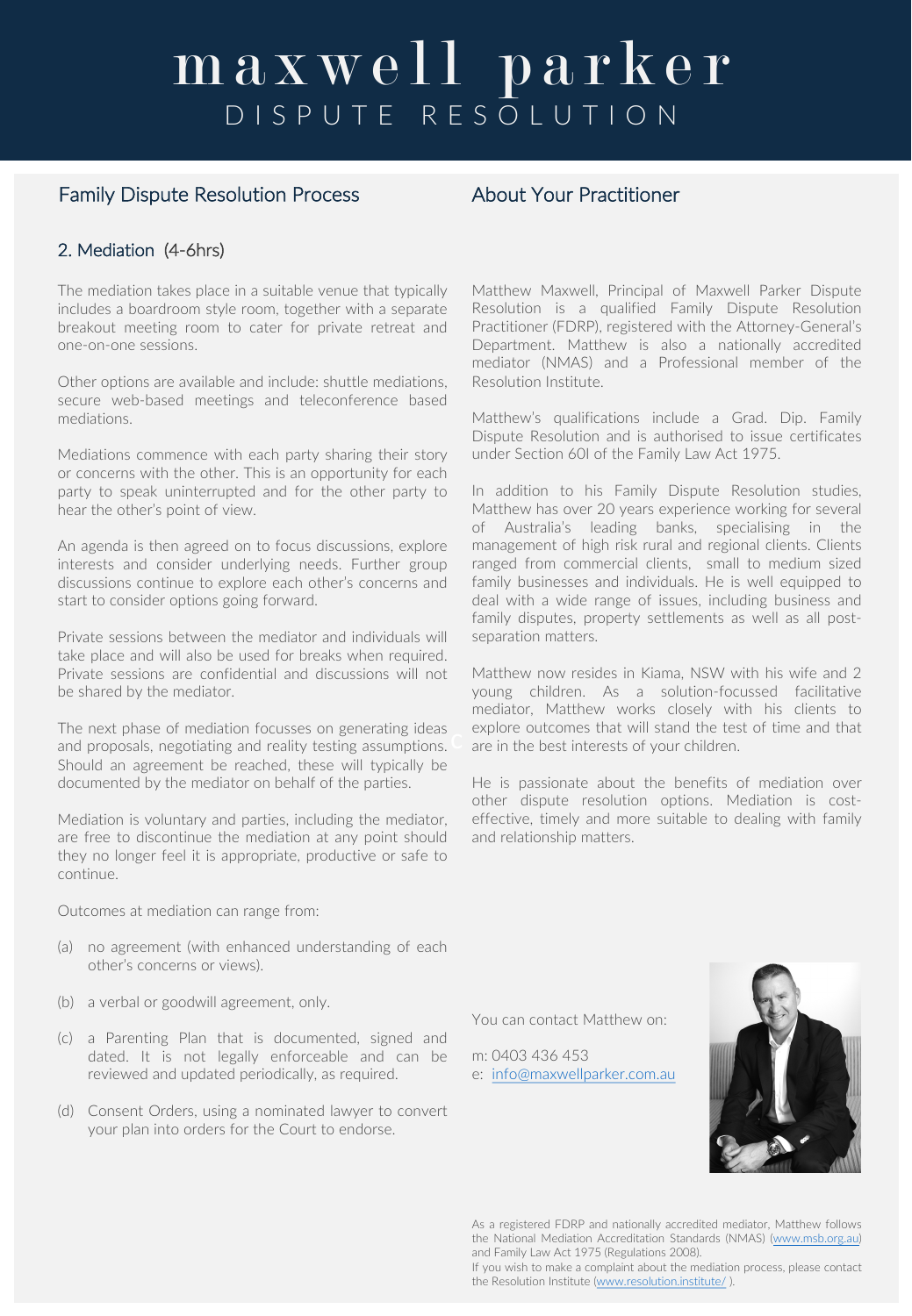### General Information

### Confidentiality and Inadmissibility

The confidentiality and inadmissibility provisions under the Family Law Act only apply when a practitioner as defined in section 10G(1) of the Act is conducting the mediation. FDR by an unaccredited person does not attract these confidentiality provisions.

Family dispute resolution (FDR) practitioners must not disclose a communication made in FDR unless the disclosure is required or authorised under the Family Law Act.

An FDR practitioner must disclose a communication made in FDR if he or she reasonably believes that the disclosure is necessary for the purpose of complying with a law of the Commonwealth, a State or a Territory (eg to comply with legislation requiring mandatory disclosure of suspected child abuse).

An FDR practitioner may disclose a communication made in FDR if he or she reasonably believes that the disclosure is necessary for the purpose of:

a) protecting a child from the risk of physical or psychological harm

b) preventing or lessening a serious and imminent threat to the life or health of a person

c) reporting the commission, or preventing the likely commission, of an offence involving violence or a threat of violence to a person

d) preventing or lessening a serious and imminent threat to the property of a person

e) reporting the commission, or preventing the likely commission, of an offence involving intentional damage to the property of a person or a threat of damage to property

f) assisting an independent children's lawyer to properly represent a child's interests.

In addition, an FDR practitioner may disclose a communication, with the consent of the person who made the disclosure where that person is an adult, or, where the disclosure was made by a child who is under 18, if parents consent to the disclosure. If agreement cannot be reached, the matter may be referred to the court for decision.

An FDR practitioner may also make disclosures in order to provide information for research relevant to families, as long as the information provided does not constitute 'personal information' as defined in section 6 of the Privacy Act 1988. 'Personal information' is information, or an opinion, from which an individual's identity is apparent, or can reasonably be ascertained.

In terms of inadmissibility, according to the Family Law Act, 'evidence of anything said, or any admission made, by or in the company of, an FDR practitioner is not admissible.' Therefore, provided an accredited FDR practitioner is conducting or supervising the process, the inadmissibility provisions will apply.

Communications made in FDR are not admissible in any court or proceedings, in any jurisdiction. Additionally, a communication made when a professional consultation is being carried out, on referral from an FDR practitioner, is also inadmissible in any court or proceedings in any jurisdiction.

### Section 60I Certificates

Except in certain conditions, FDR must be attended before applying to the court for an order in relation to a children's matter. A court may take the certificate into consideration when making decisions on an order and costs.

#### Parenting Plans

A parenting plan is an agreement that sets out parenting arrangements for children. A parenting plan covers the day-to-day responsibilities of each parent, the practical considerations of a child's daily life, as well as how parents will agree and consult on important, long-term issues, such as which schools children will attend.

A parenting plan, in itself, is not a legally enforceable agreement, and is different from a parenting order, which is made by a court. Parties to a parenting plan can ask the court to make 'consent orders' in the terms of that plan. The court will only make a consent order if it is satisfied that the terms of the plan are in the best interests of the child. Once made, consent orders are legally binding they have the same effect as any other order made by a court.

If parents go to court at any time, the court will be required to consider the terms of the most recent parenting plan when making a parenting order in relation to a child, if it is in the best interests of the child to do so. In order to be recognised by the court, a parenting plan must be in writing, dated and signed by both parents. It must be made free from any threat, duress or coercion.

In addition, when considering the best interests of a child, the court will also consider the extent to which both parents have complied with their obligations in relation to the child, which may include the terms of a parenting plan.